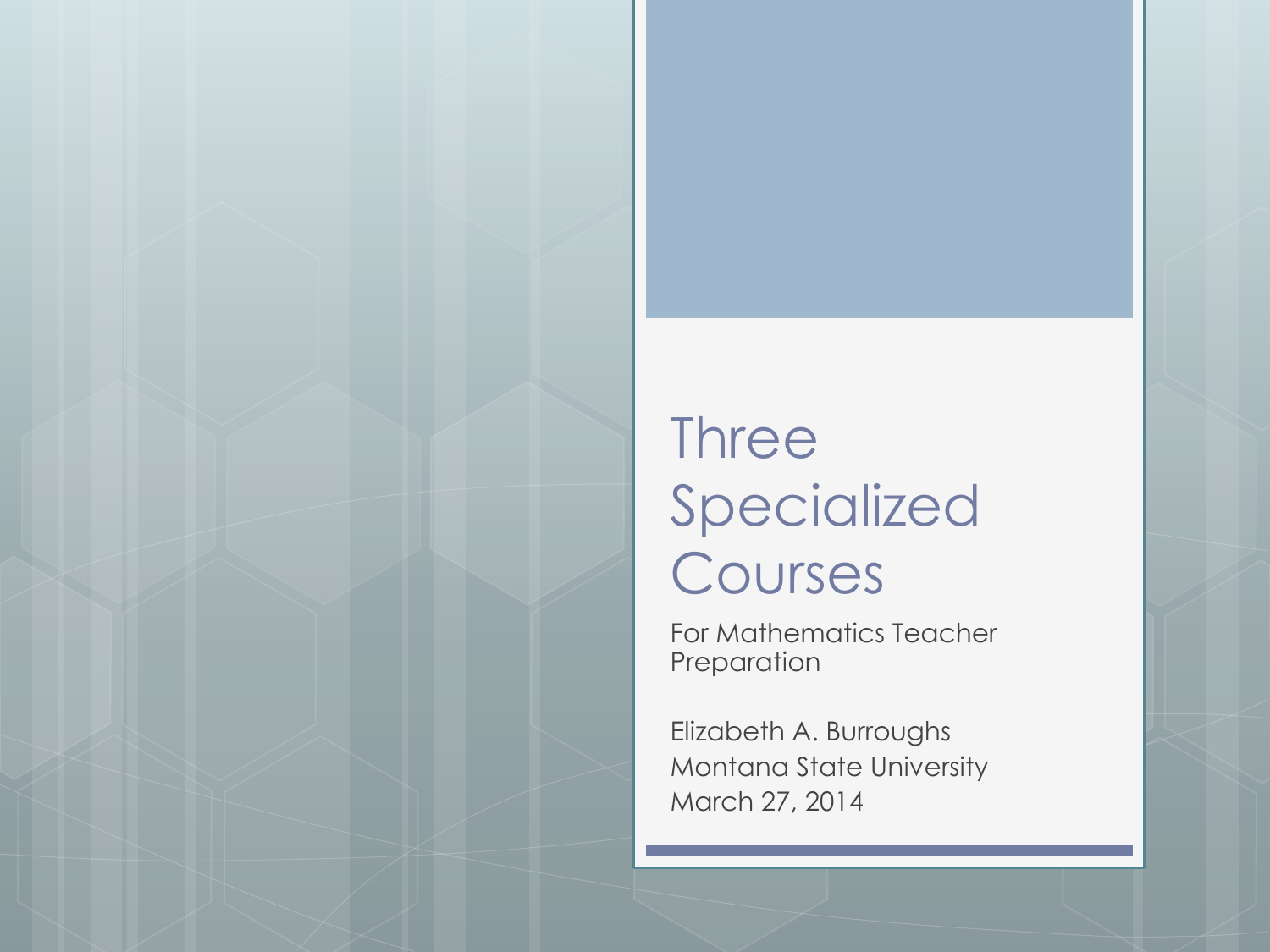# Montana State University

- Montana' s land grant university
- Enrollment near 15,000 students
- o 120 mathematics majors; 40 in the teaching option
- Mathematics education faculty historically 5; currently 2, with one Teacher in Residence and two new hires
- Math ed "group" is one of 4 groups in dept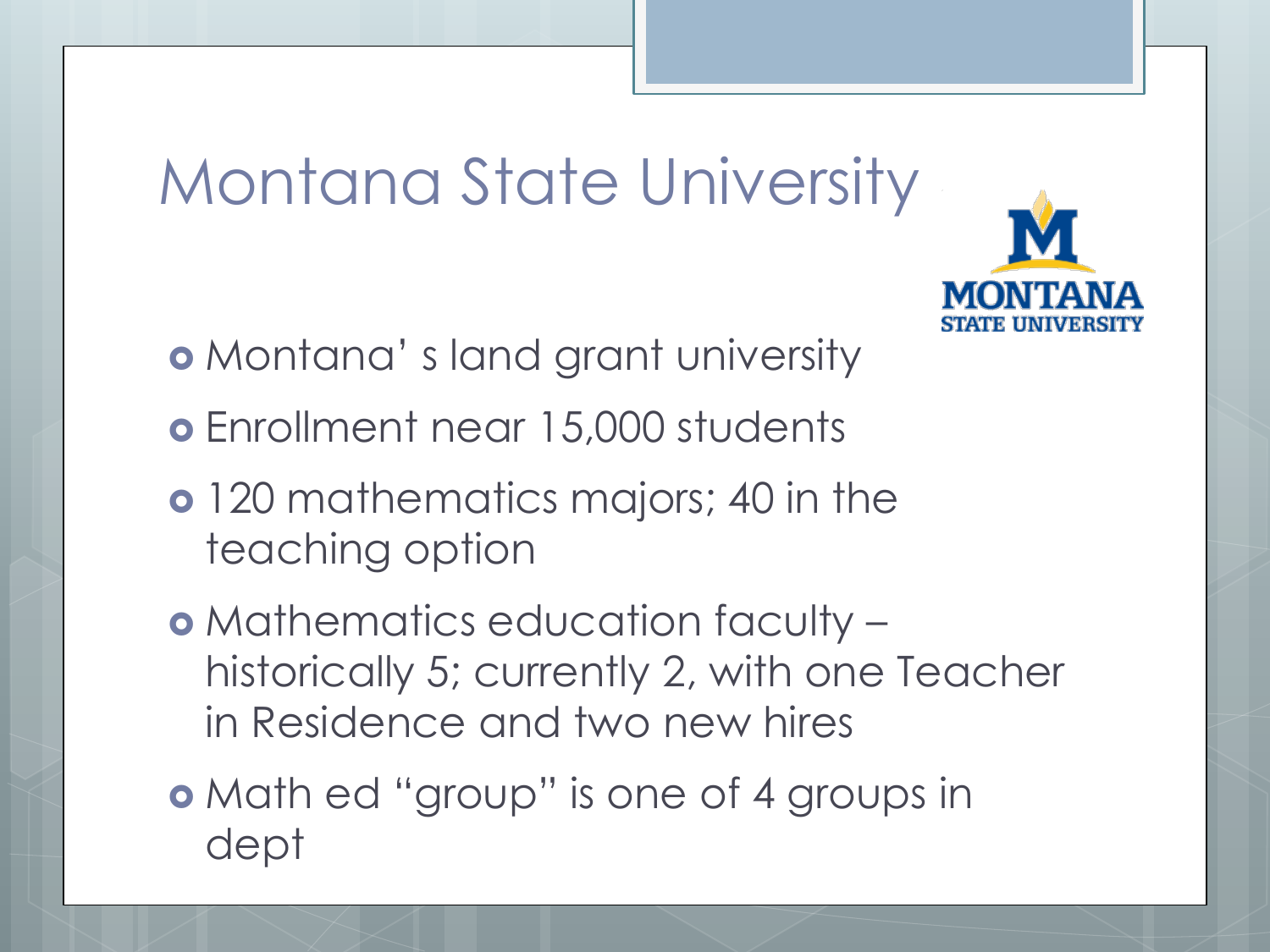# Mathematics Teaching at Montana State

- 120 credit degree program, completed in 4 years, including student teaching
- Students take courses in education and related fields, "core" requirements, and mathematics courses
- Leads to initial licensure in Montana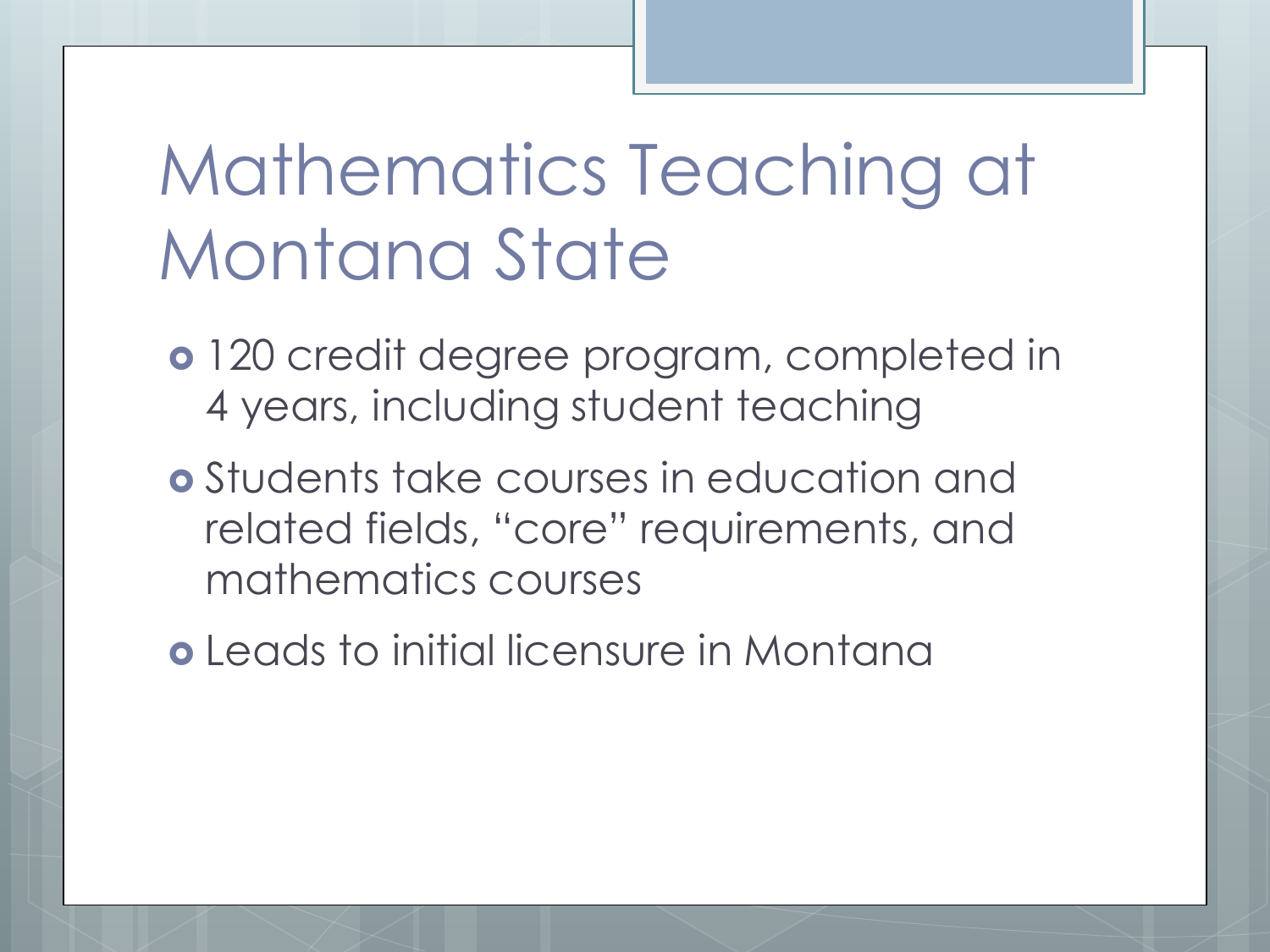# Program Components (mathematics; 46 cr)

- Calculus I, II, III, Differential equations (16)
- o Intro and Intermediate Statistics (6)
- Methods of Proof, Intro Linear Algebra (6)
- Three specialized courses in mathematics for teaching (9)
- o Nine credits of upper division mathematics or statistics (9)
- Two mathematics teaching methods courses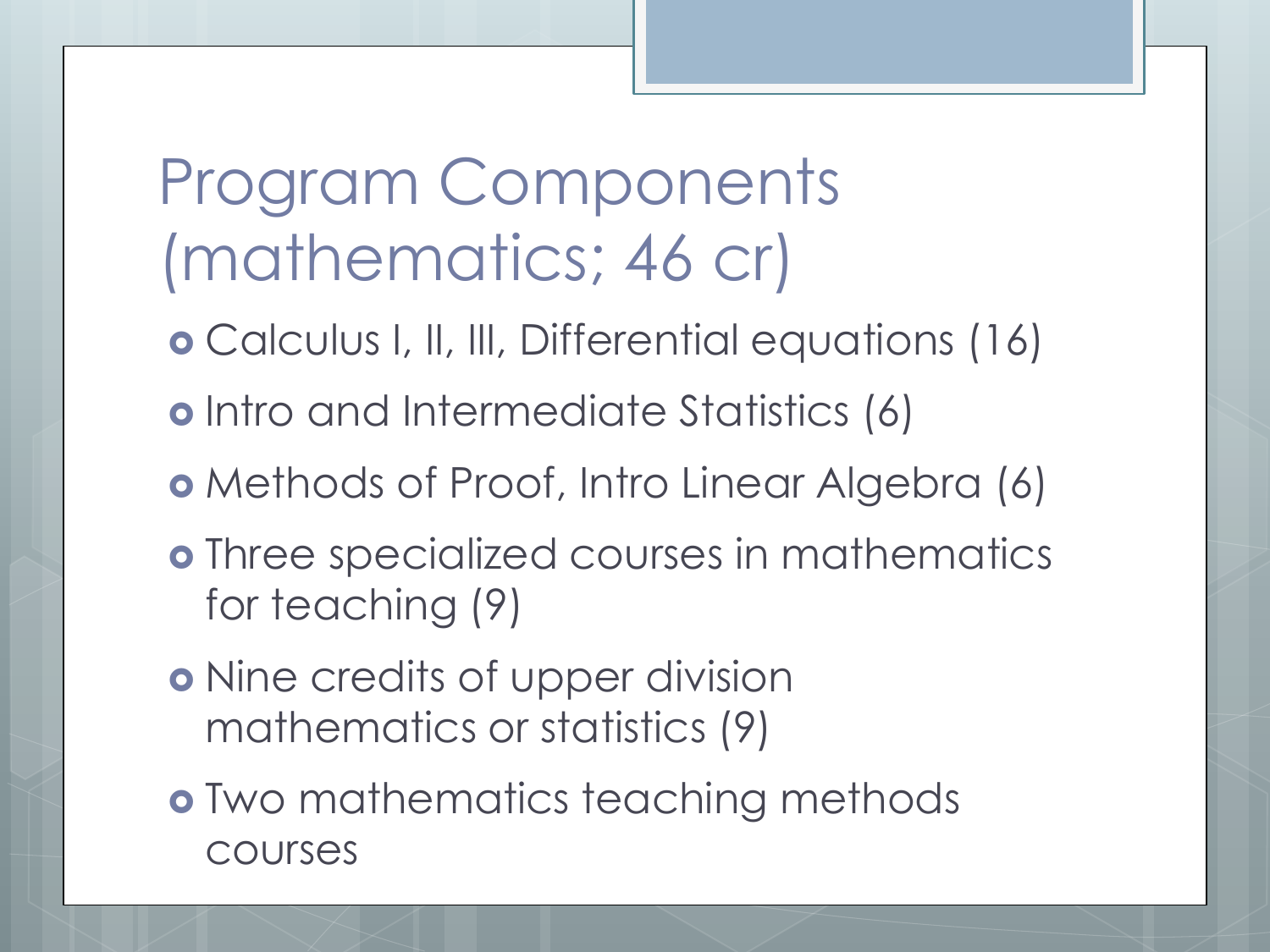#### Methods of Proof

- Focus is on foundations of analysis
- o Logic and mathematical argumentation
- **o** Required by mathematics teaching option, mathematics option, stats option
- o Prerequisite to junior-level Real Analysis; prerequisite for all mathematics teaching specialized courses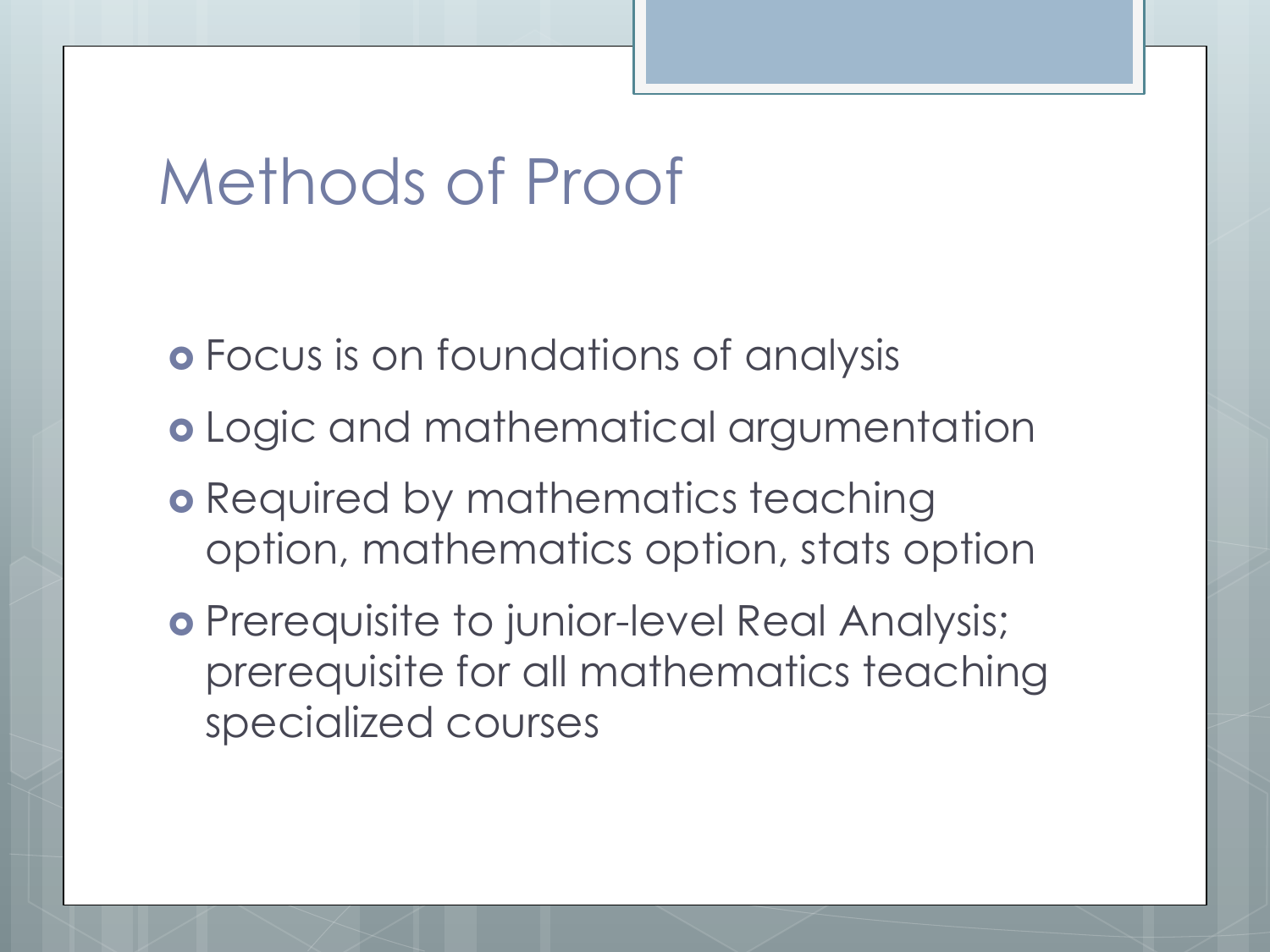# Content and Approach

- o Higher Mathematics for Secondary **Teachers**
- o Modern Geometry
- o Modeling for Teachers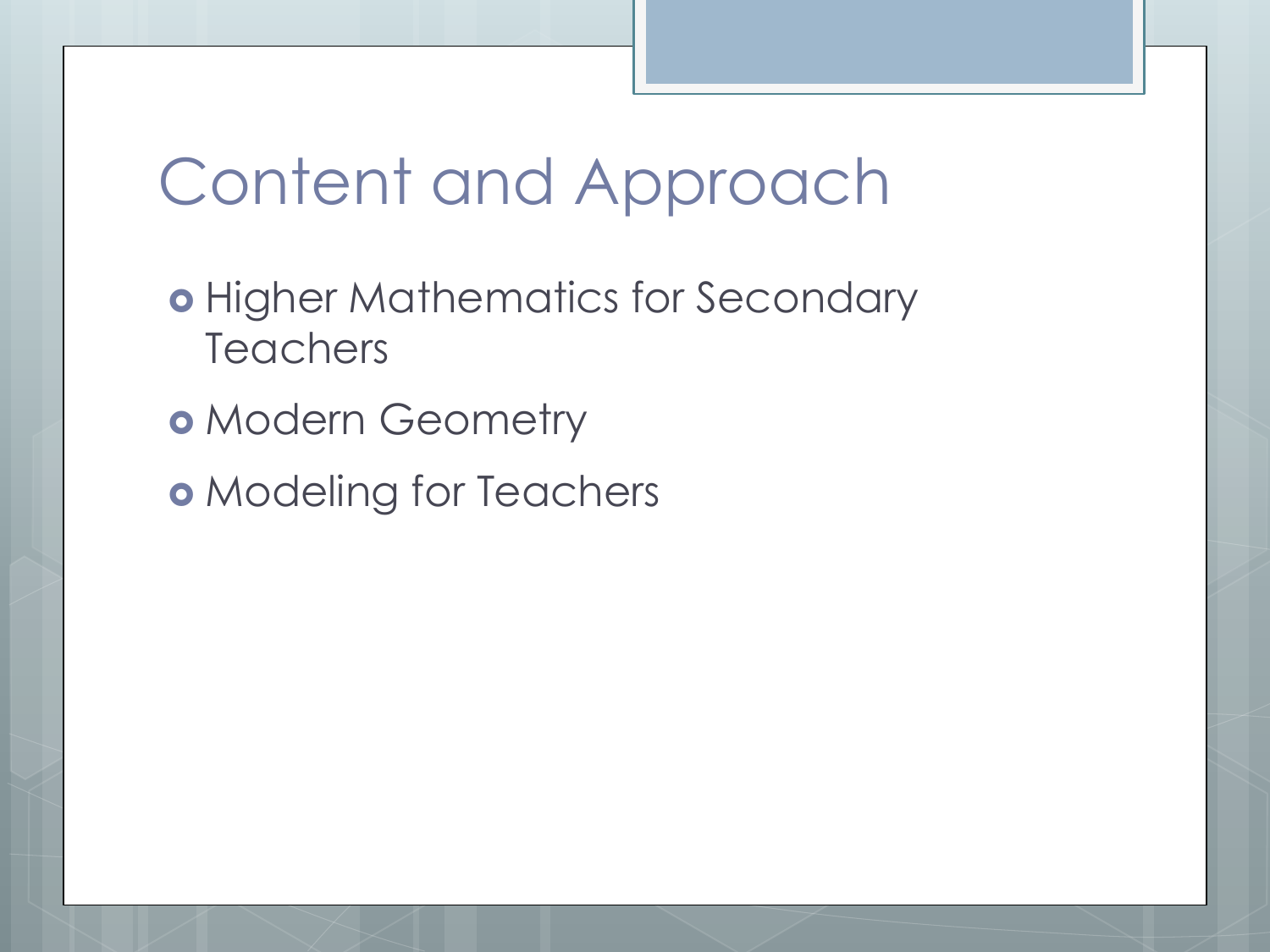# Content and Approach

- **o** Higher Mathematics for Secondary **Teachers**
- o Modern Geometry
- o Modeling for Teachers
- Perspective: These courses will enable you to be a professional decision maker in a standards-based classroom.
- Require students to be professionals, not students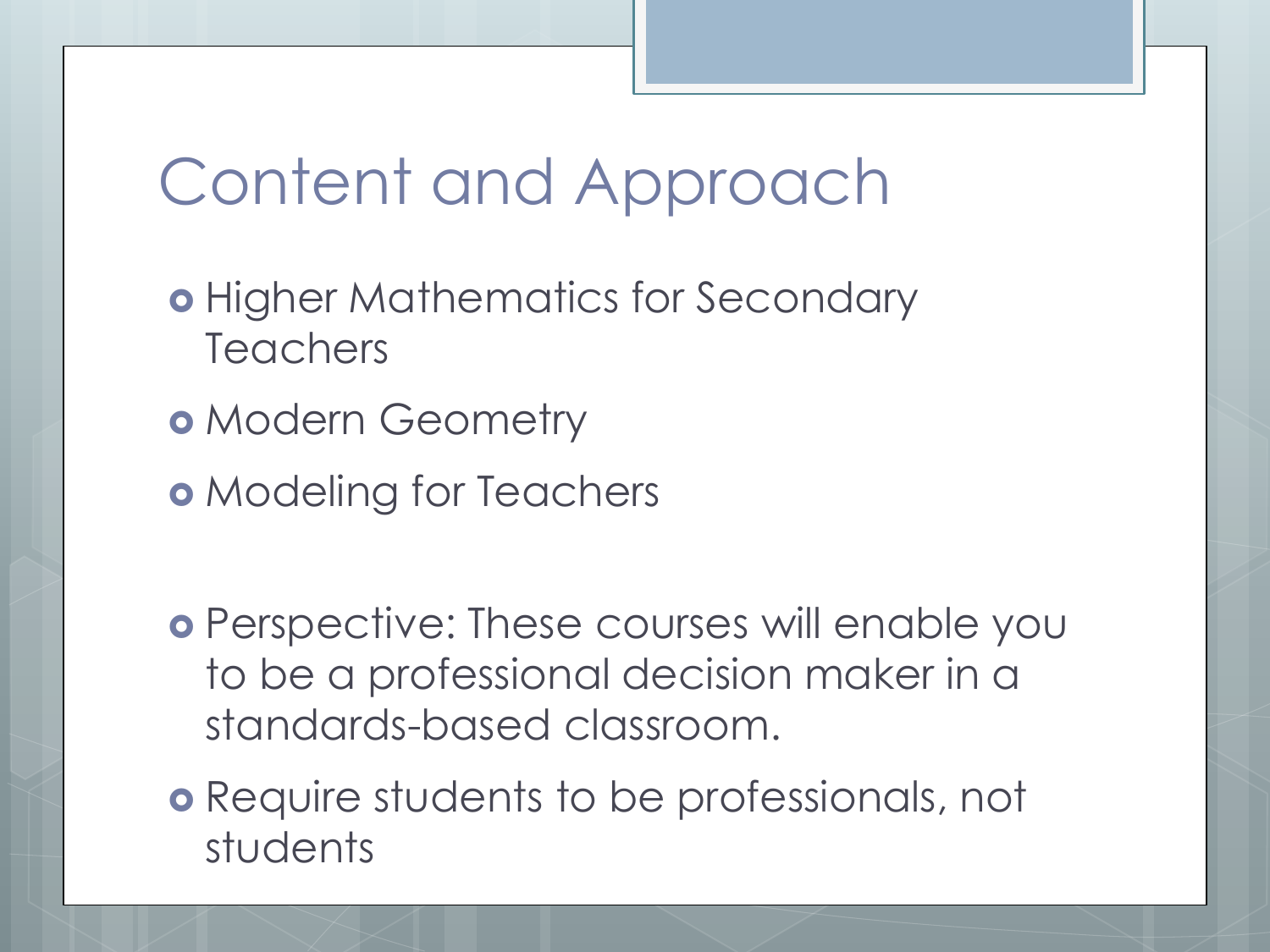Higher Mathematics for Secondary Teachers

- o Number theory, abstract algebra, and combinatorics
- **o** "Grew" out of a discrete mathematics course
- Focus is on problems originating in high school mathematics – text is Usiskin *et. al.*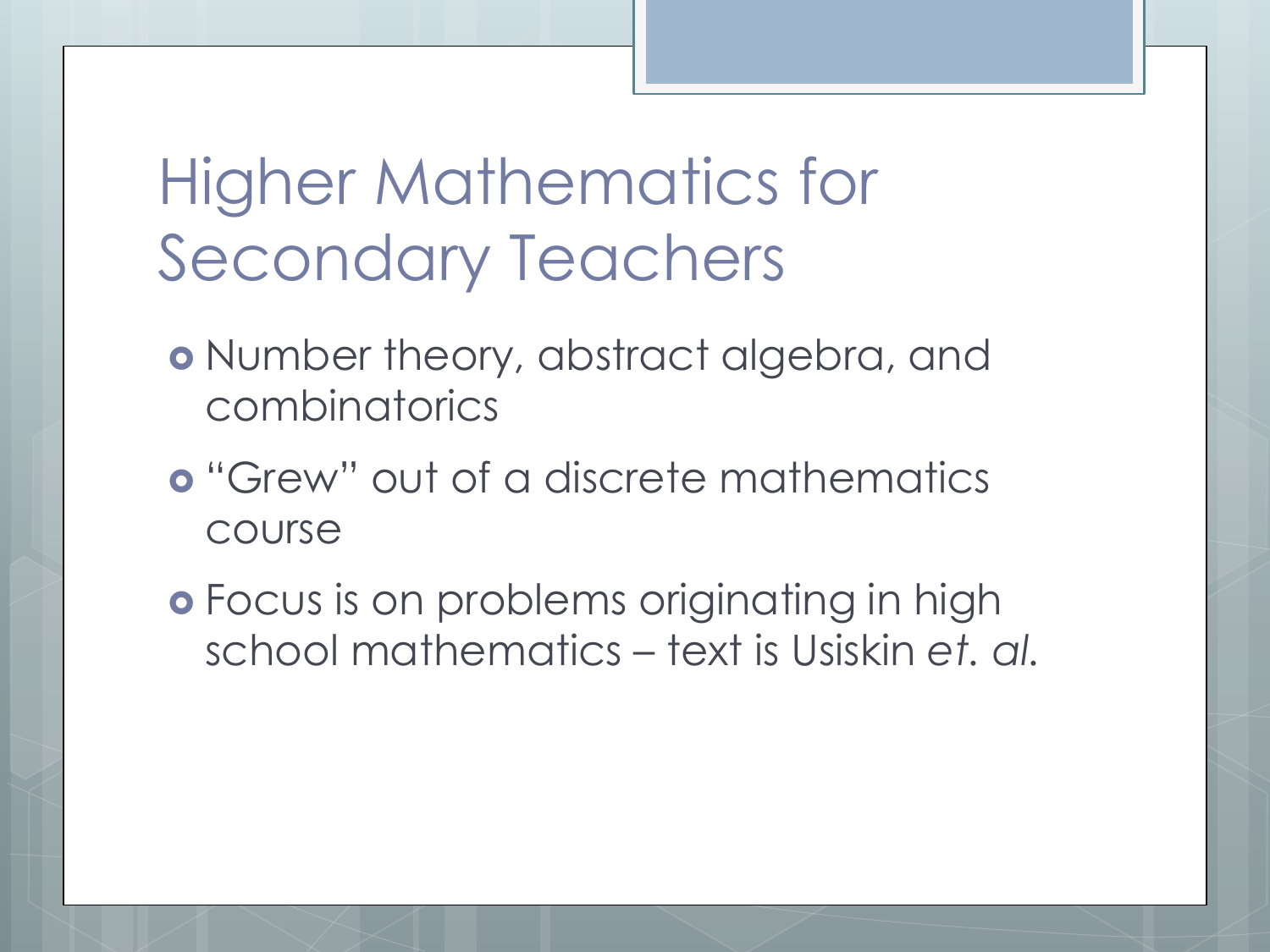### Modern Geometry

- o Euclidean geometry, including a transformational approach to proofs
- o Hyperbolic geometry and emphasis on Euclid's fifth postulate
- Focus on high-school level topics, mathematical argumentation
- o Inquiry-based course, student-led mathematical discussions
- Dynamic software to explore and conjecture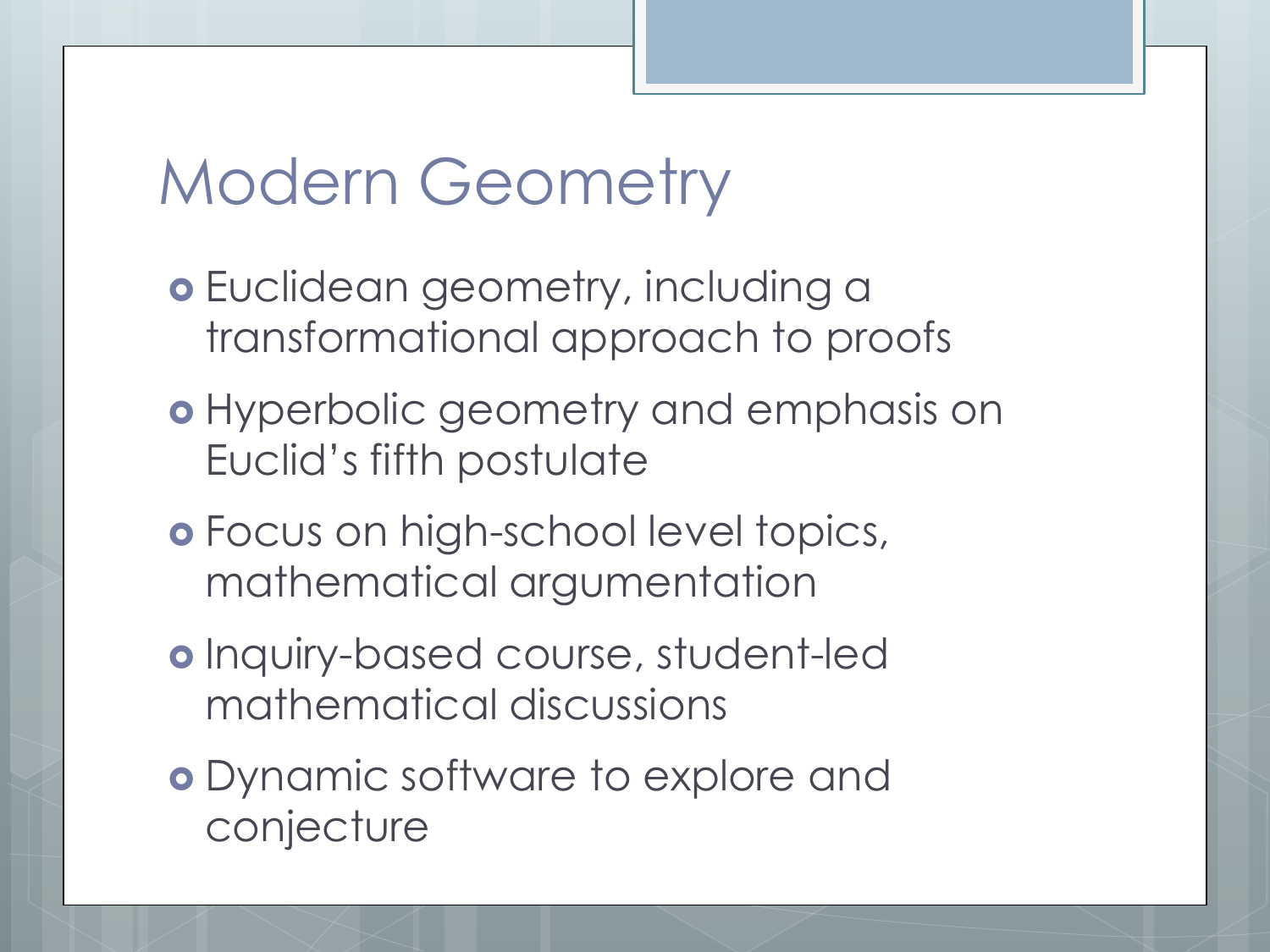# Modeling for Teachers

- o Pre-college mathematics
- Deterministic, empirical and stochastic models
- Statistics and simulation
- **o** Finite differences, modeling with trig functions
- **o** Study of modeling in the Common Core
- Spreadsheet and calculator technology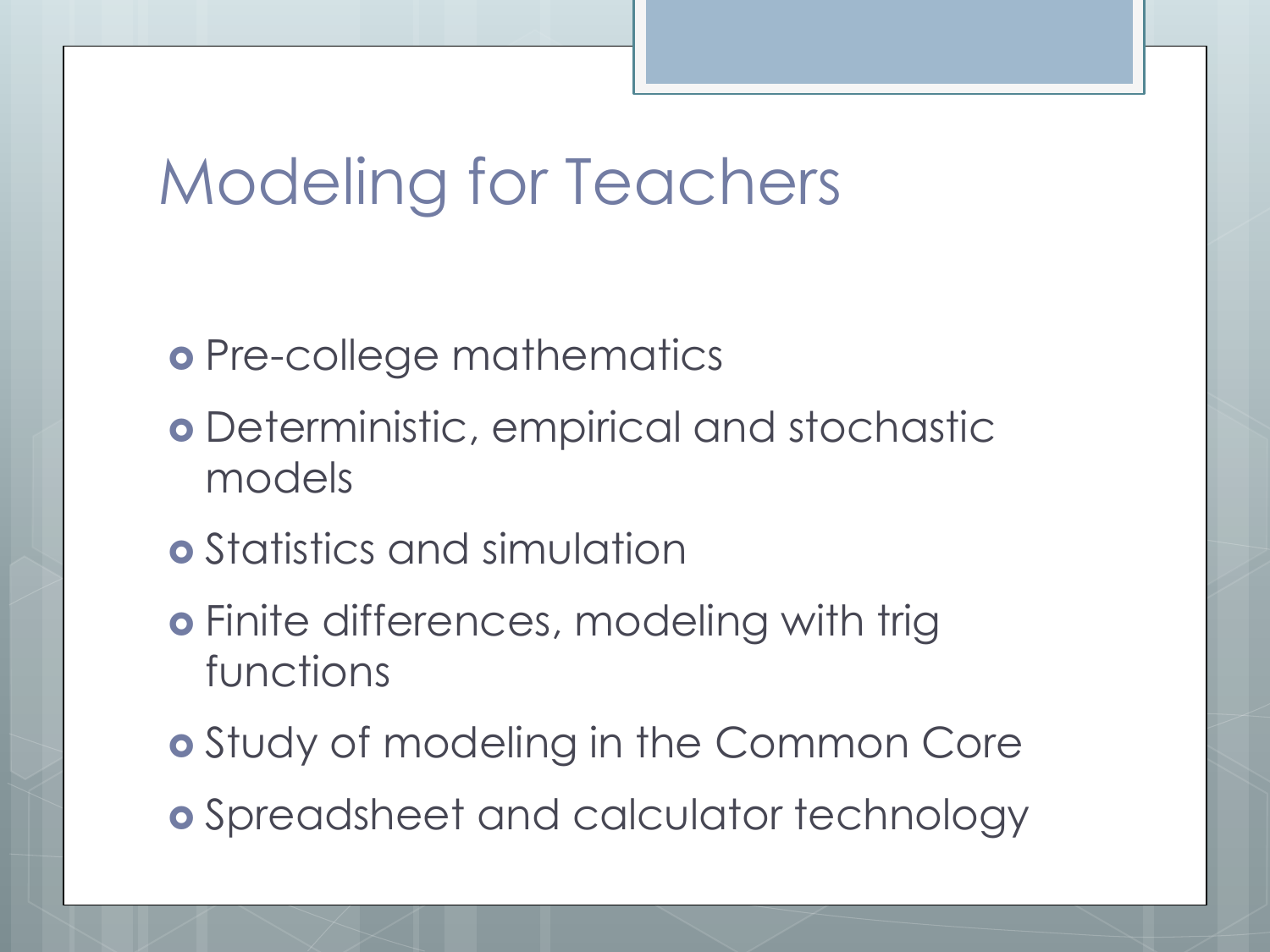#### Program Self-Assessment

- **o** One course formally assessed each semester using a "signature assignment" and department's established learning outcomes
- Ongoing evaluation based on students' abilities to explain Common Core topics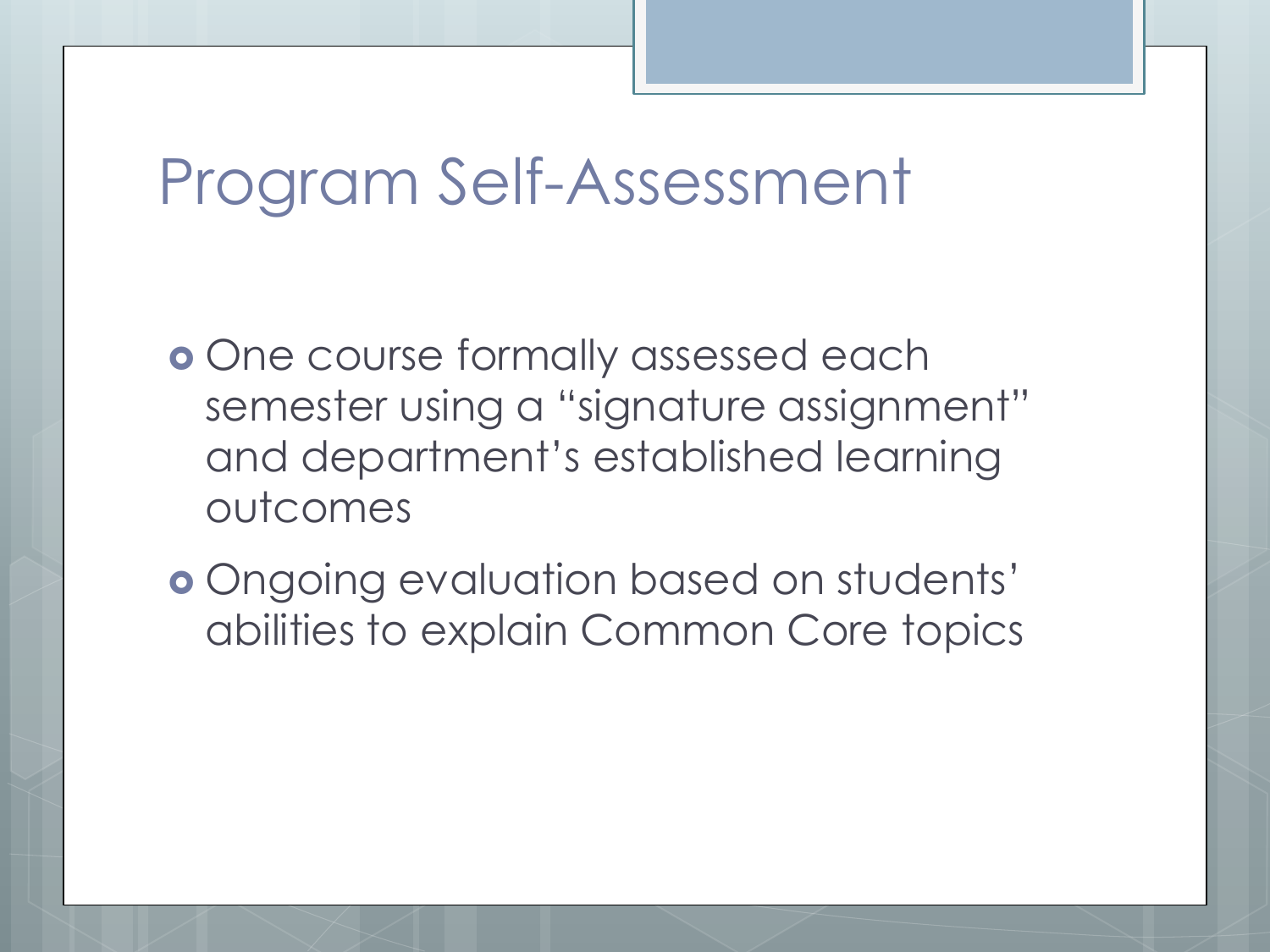### What we've changed

 Moved away from "Statistics for Scientists and Engineers" (which left our students saying things like "statistics is just calculus") to a data-based, simulation-based intro to statistics and a second course in intermediate stats. (Fortunate in our statistics colleagues.) We use the modeling course to follow up on statistical concepts.

 *MET II* gave us "permission" to move from a 300-level to 2 200-level courses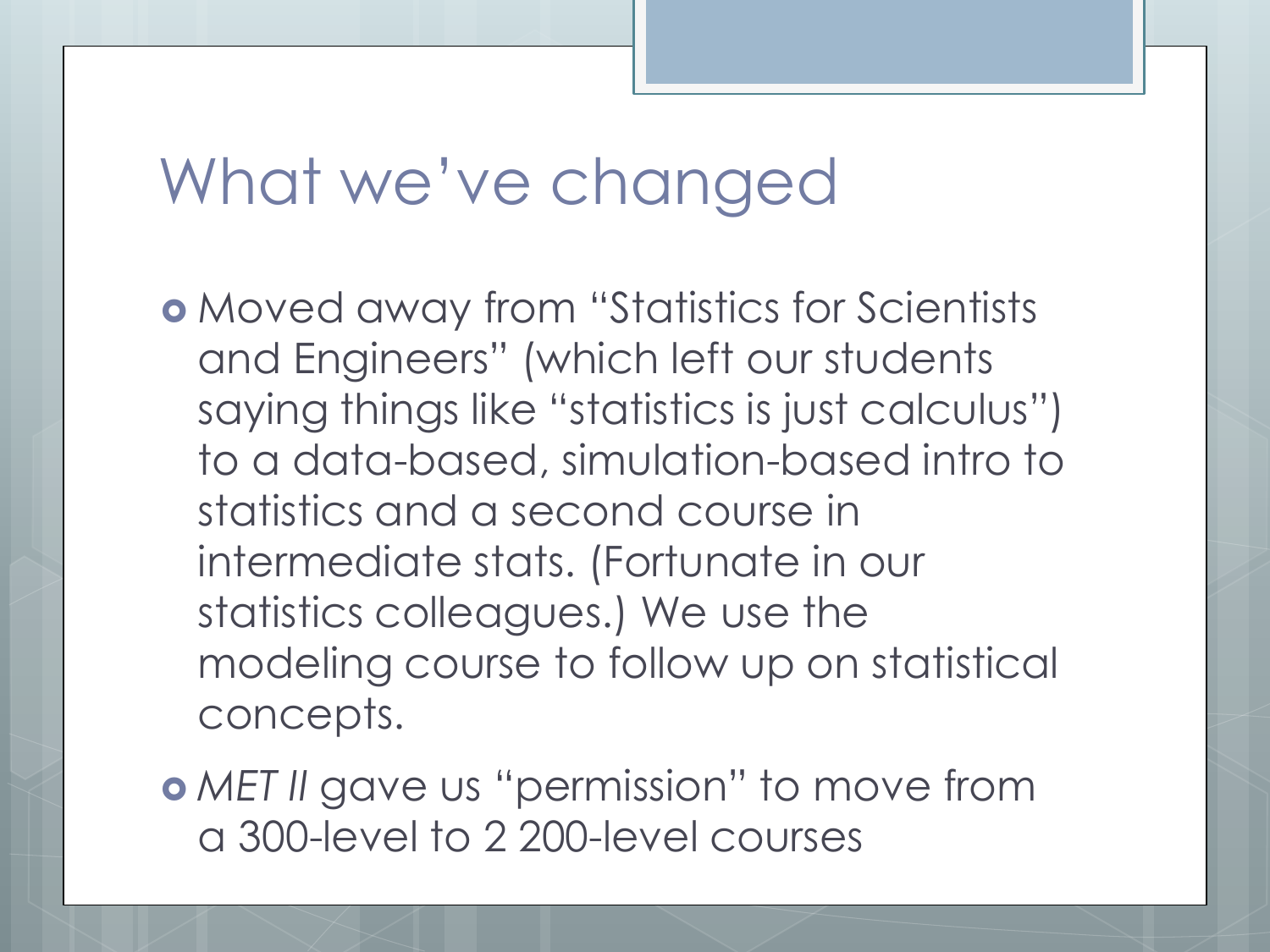#### What else we've changed

- Moved away from a multiple-subject pathway that allowed fewer mathematics courses in exchange for a teaching minor to only the more mathematics-intense single subject path. (Teaching minor still available).
- o Trade-off in the single subject path was removal of Real Analysis as a required course (replaced by an upper division elective)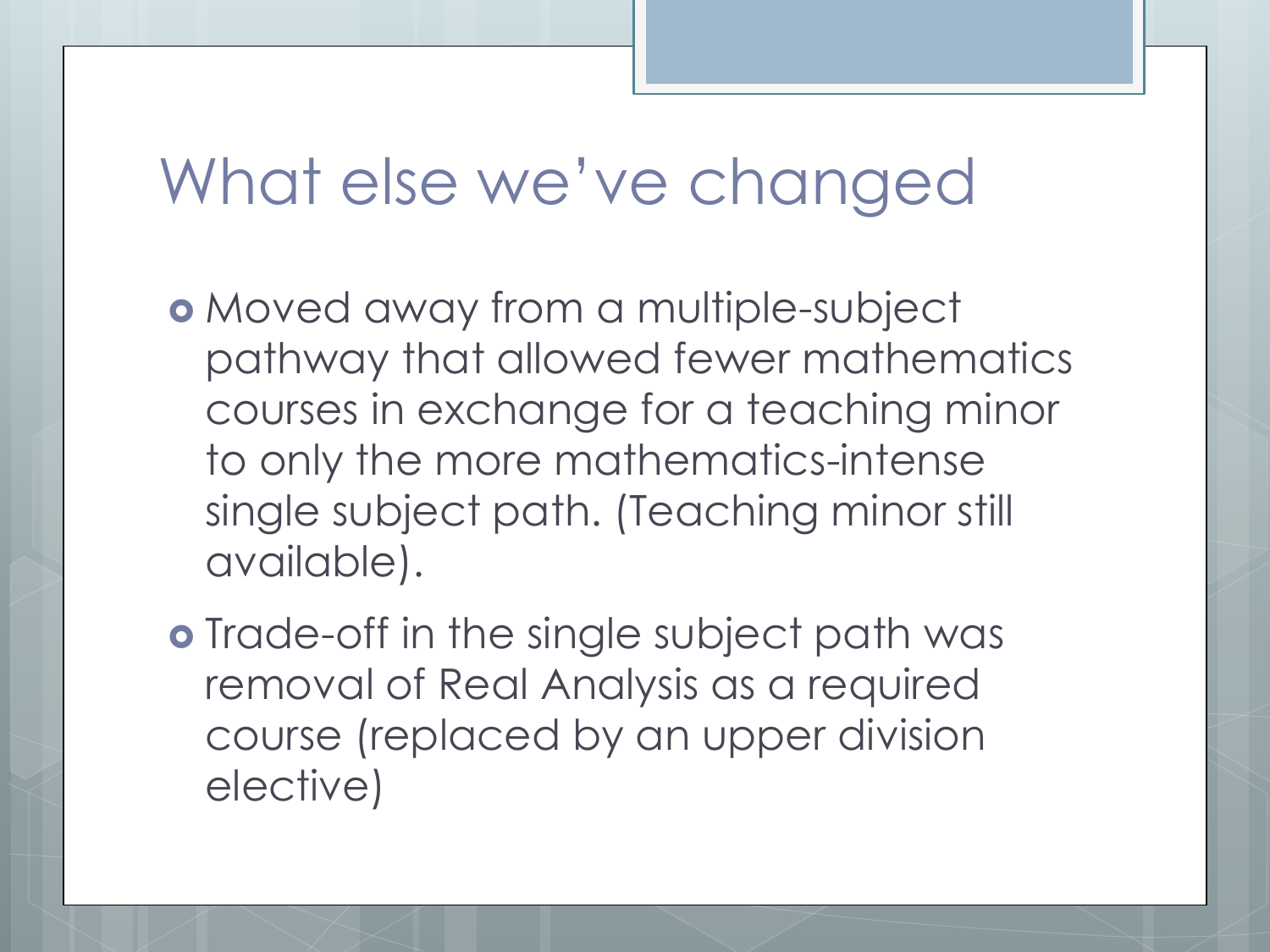#### In Geometry

- o Transformational geometry always covered now
- Common core explicitly addressed through Illustrative Mathematics projects
- Purposeful choice of GeoGebra because it is free, and we want to encourage students to consider what they will have access to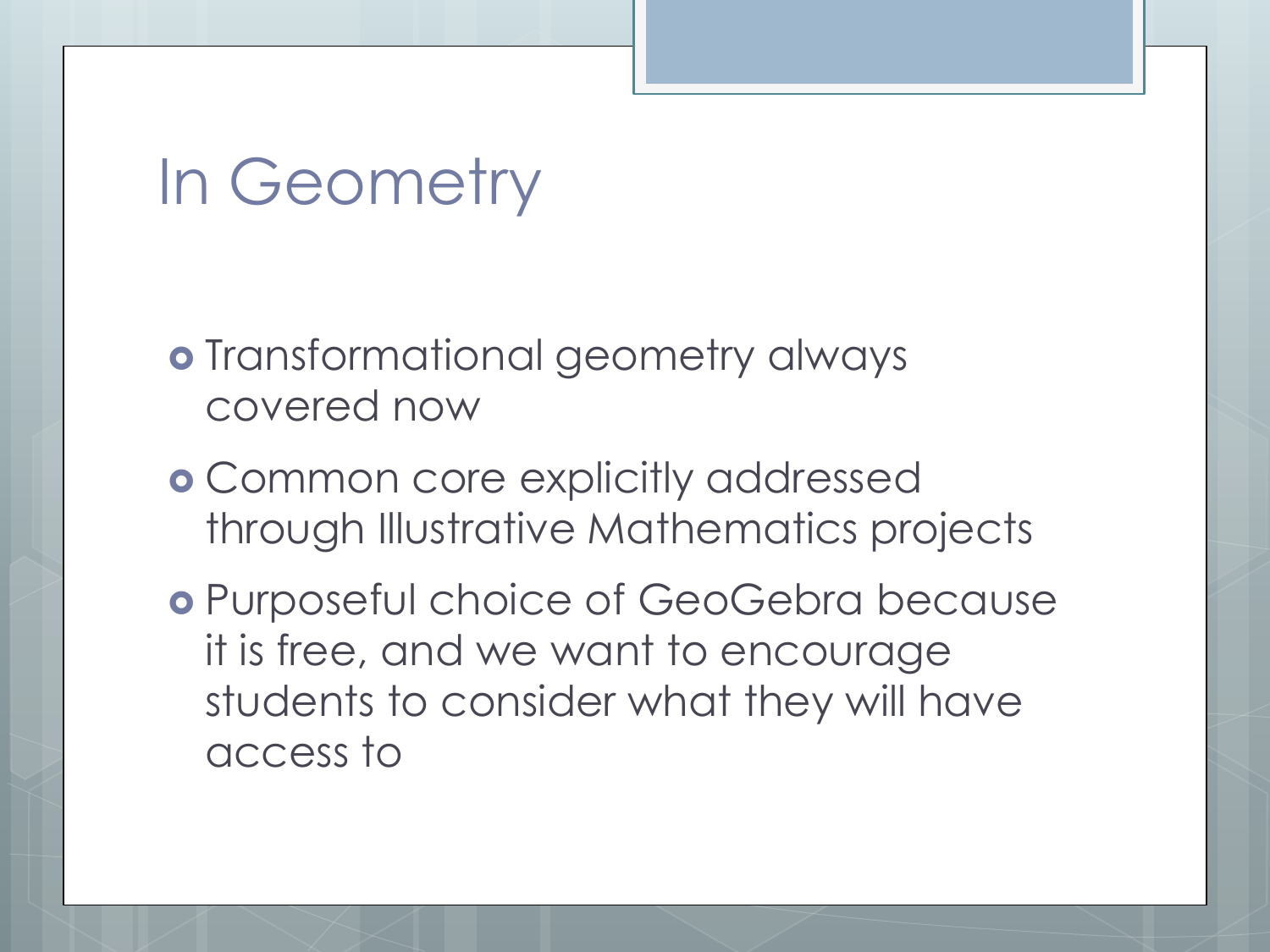# In Modeling

- Moved away from TI-Nspire technology, because it is not used in the field
- Purposeful emphasis on simulation in statistics, for example in understanding margin of error
- Connection to Common Core through Illustrative Mathematics task project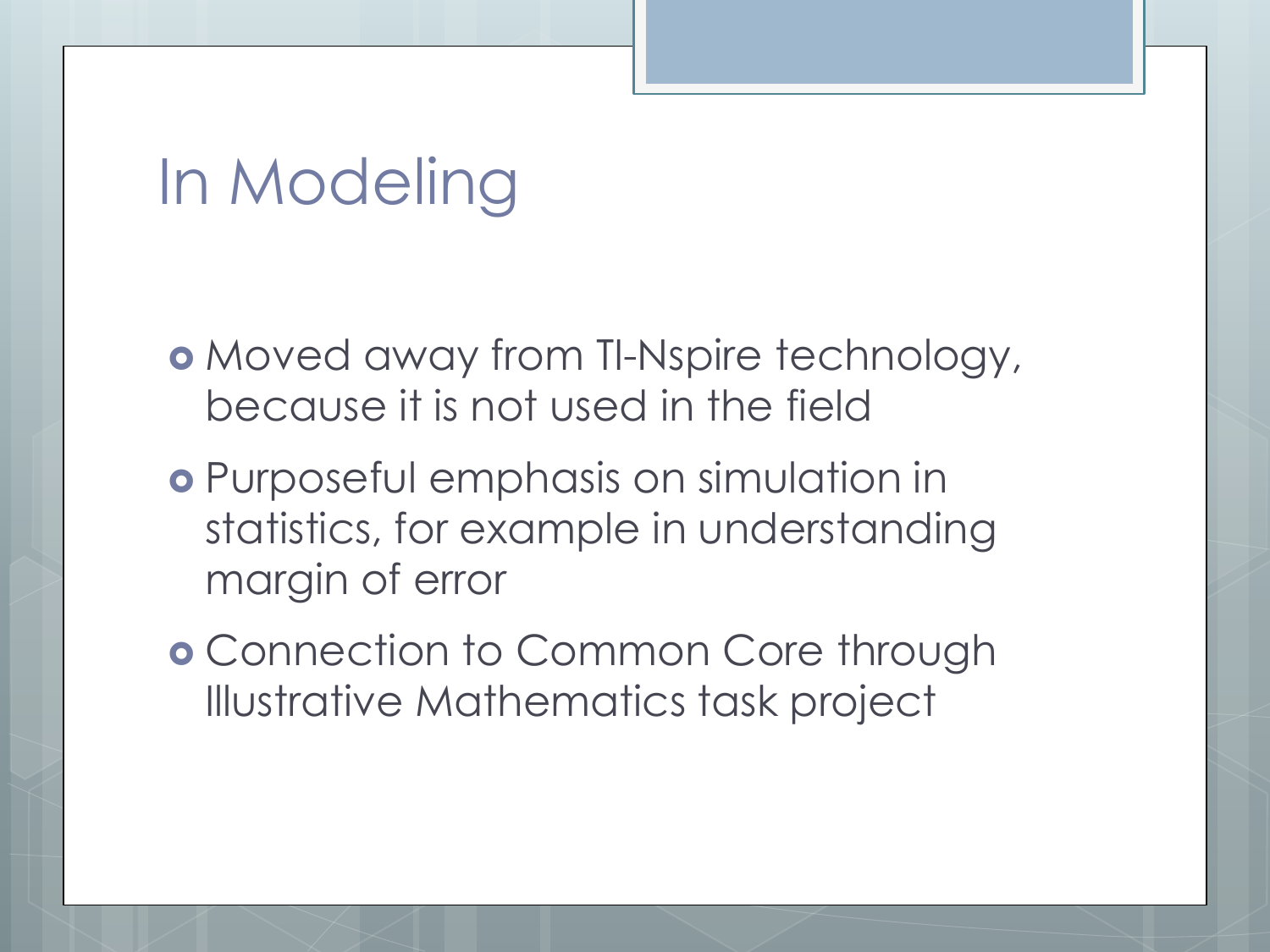#### What makes this work

- **o** The mathematics education faculty group is autonomous – can make our curriculum decisions in an environment of mutual trust with mathematicians and statisticians
- Coincides with curriculum change in introductory statistics to simulation based curriculum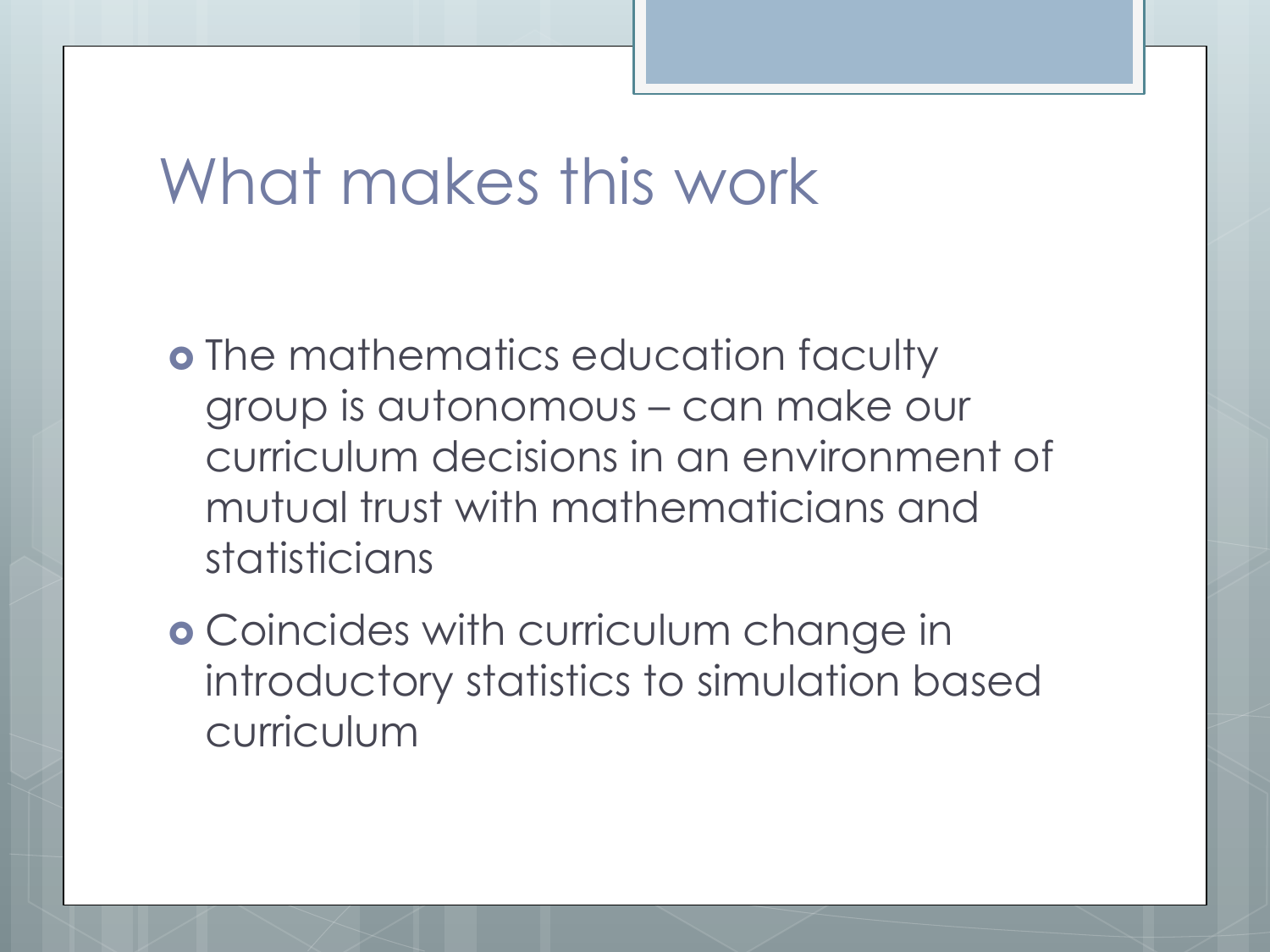#### What else makes this work

- **o** Mathematics education faculty have a balance of mathematics content background and mathematics education research background
- Focus in this program is on professional preparation for teaching high school
- Follow-up in our Master's of Science in Mathematics – mathematics teaching program. (Blended program online school year/3 week summer session for practicing high school teachers)